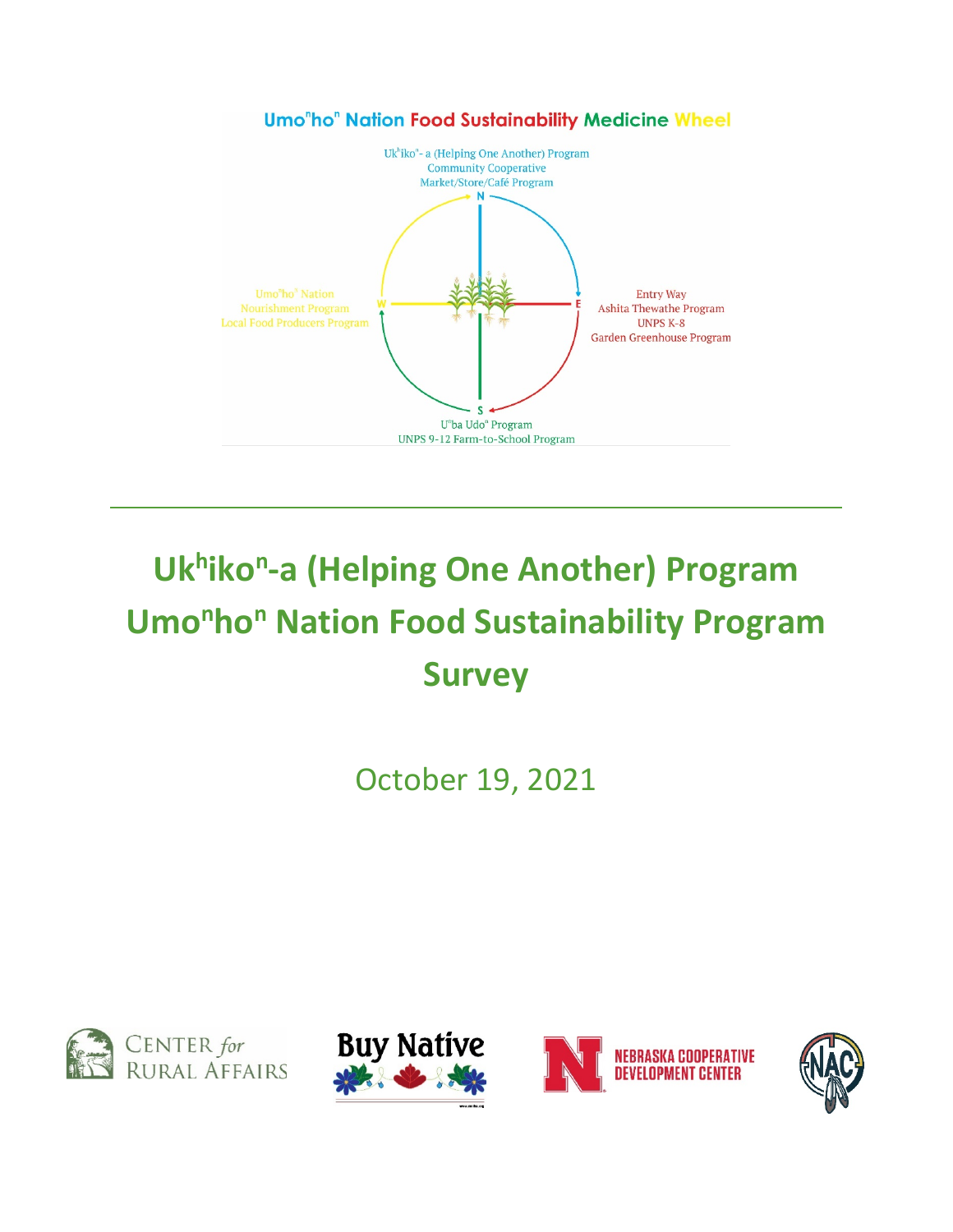# **Table of Contents**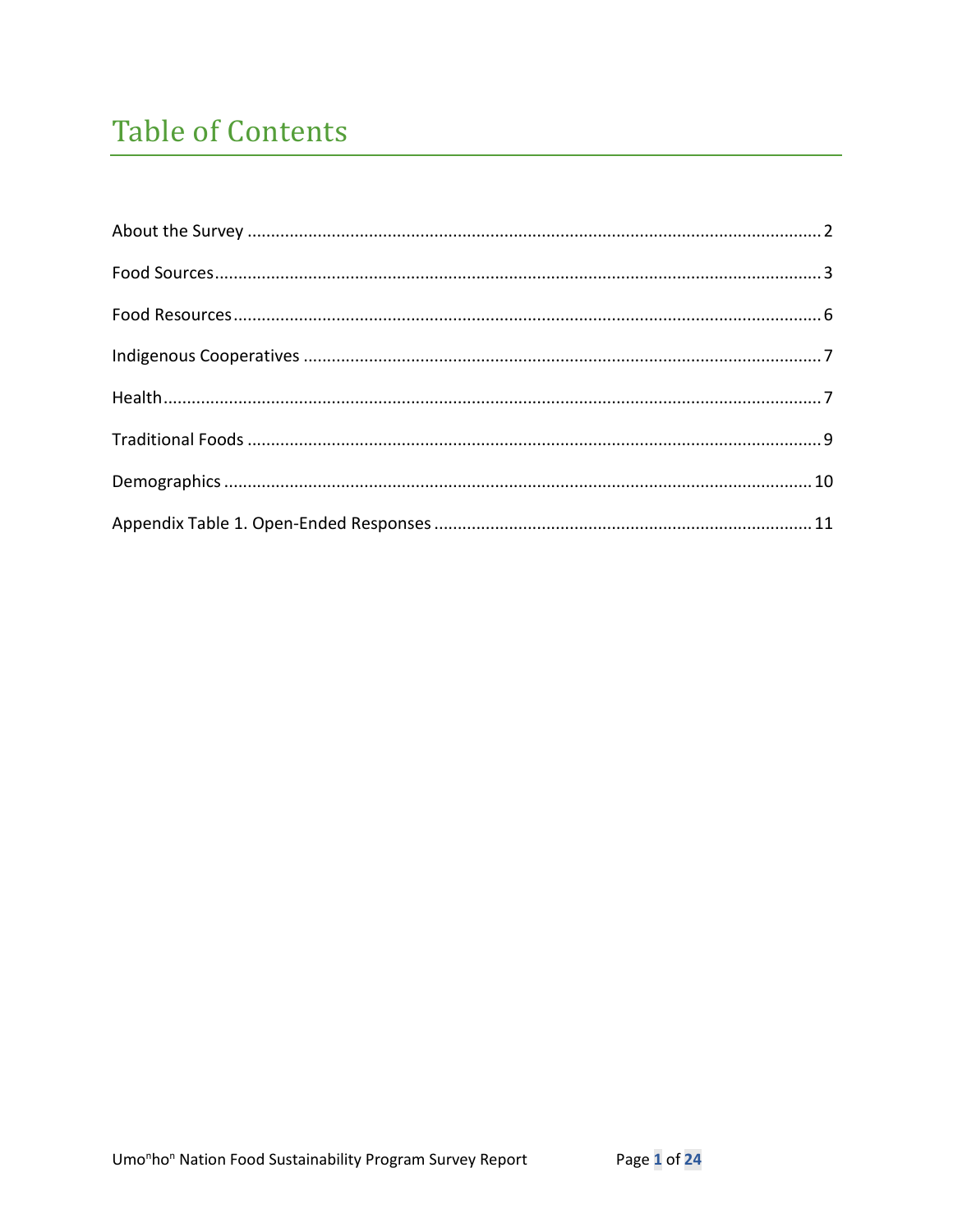



### **About the Survey**

The food assessment was developed using the Food Sovereignty Assessment Tool by First Nations Development Institute. Questions were modified to fit the needs of the Umo<sup>n</sup>ho<sup>n</sup> Nation. The survey was online but paper copies were also available to complete. A kickoff event was held on June 30 where people were encouraged to complete the survey. Interviewers then went door to door in the following weeks to hand out surveys to other households. Only the person in the household who did most of the food purchasing was encouraged to complete the survey if they were available. However, there are likely instances where multiple members of the same household completed the survey. A total of 105 responses were received. Question topics included: food sources, usefulness of food resources, indigenous cooperatives, health of respondent, collection and uses of traditional foods, and demographics.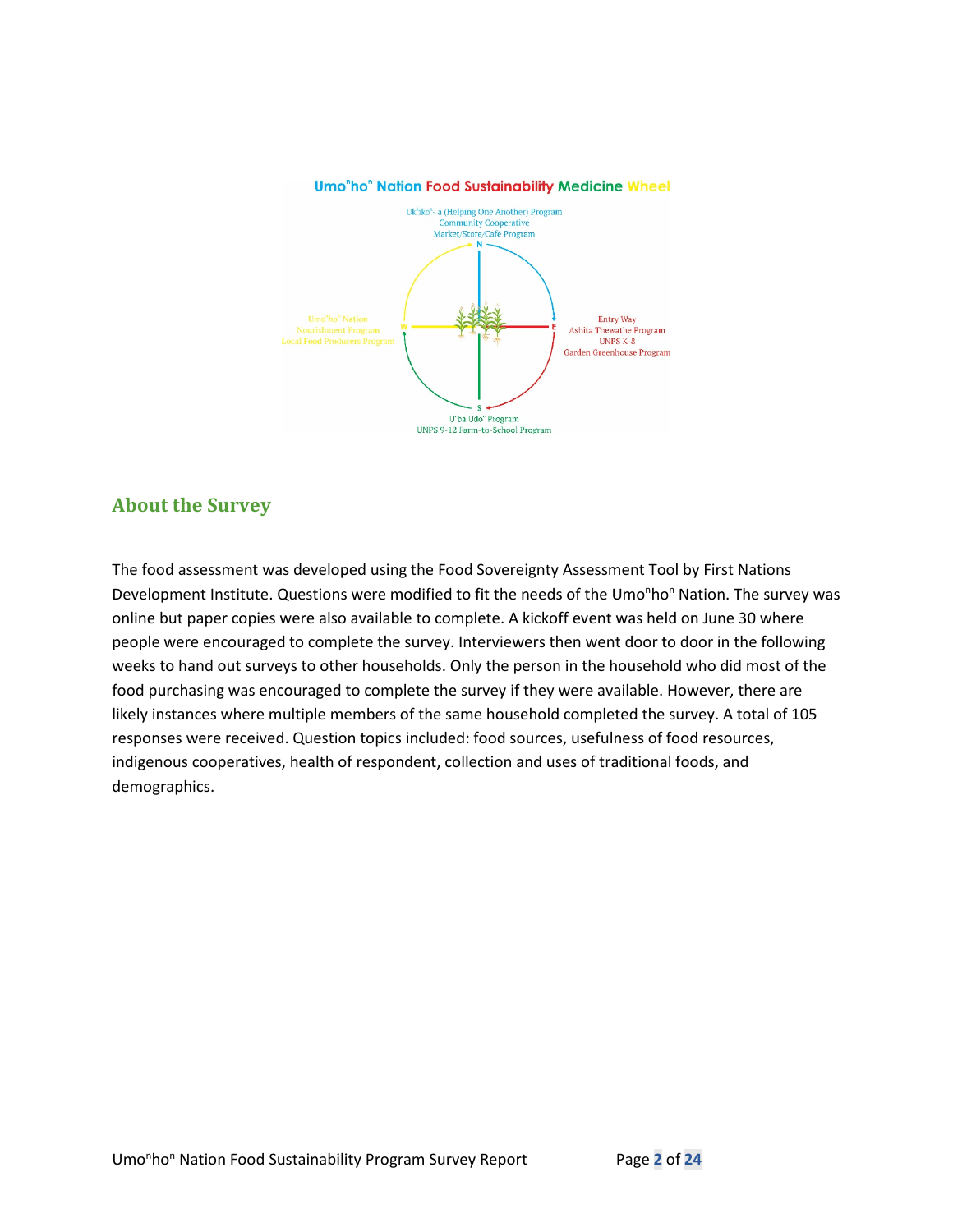# Food Sources

The respondents were given a list of various sources of food and were asked if they currently use each in their community. The most common food sources were: gas station/convenience store (97%), grocery store in another community (90%), sharing (54%), and FDPIR/Commodities Program (52%).



They were then asked how important it is that a grocery store and a café be in their community. Most (84%) say it is very important that a grocery store be in the community. Another 15 percent said it is either important or somewhat important. Almost one-half (46%) said it is very important that a café be in the community. Just over one-quarter (27%) said it is important or somewhat important.

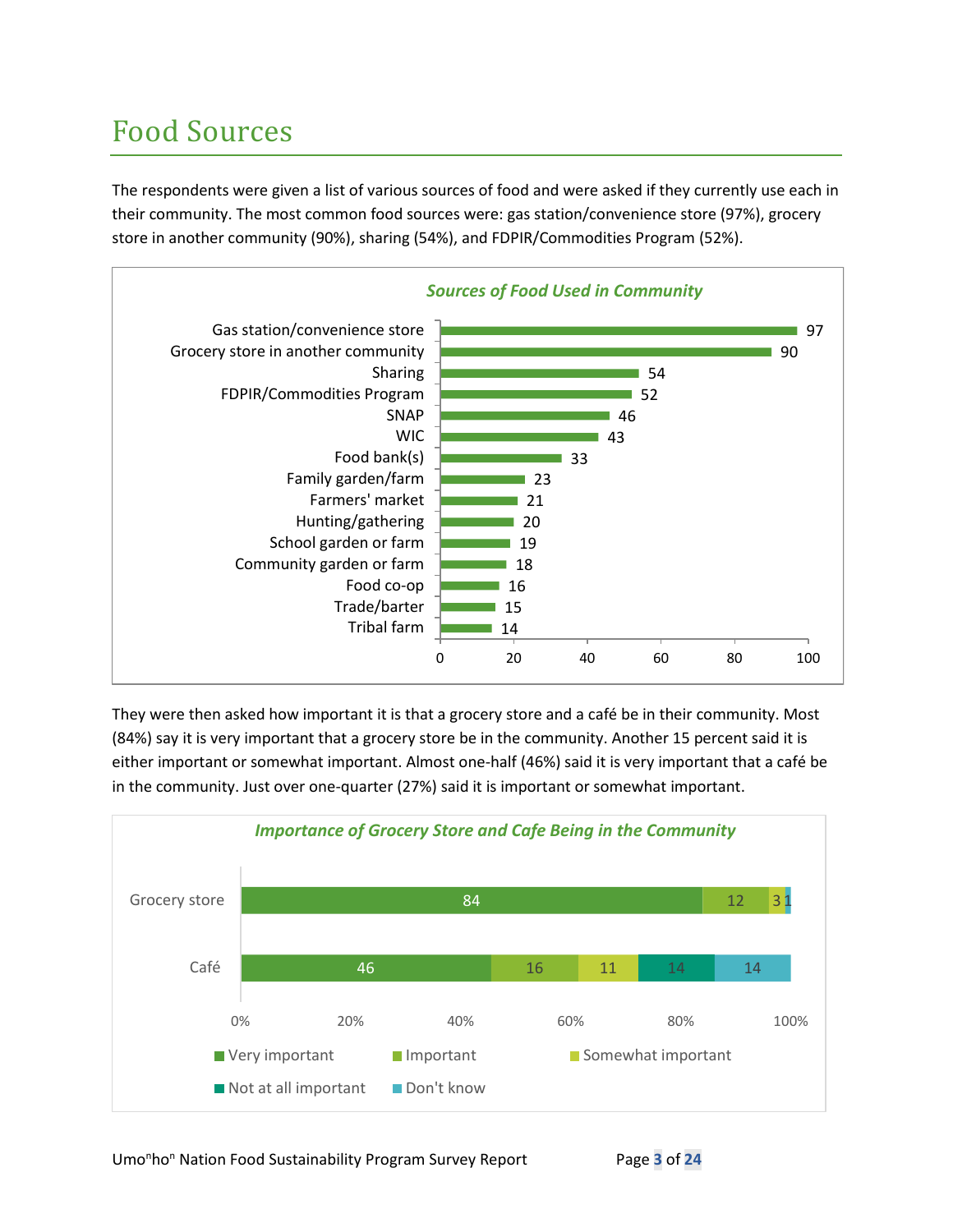They were next asked if their household gets all the healthy foods they want, at all times, throughout the year. Only 16 percent indicated their household always gets all the healthy foods they want. Just over three in ten (31%) say they usually do and almost four in ten (38%) say they do sometimes.



If they didn't answer yes to the previous question, they were asked what foods they are unable to get or purchase. Out of the 28 responses to this question, 20 (71%) said produce (fruits or vegetables) are difficult to get and seven people (25%) answered meat.

When asked if their family grows or raises any of their own food, just under two in ten (19%) answered yes.



The persons who said their family grows or raises any of their own food were then asked what they have grown/raised in the past year. Thirteen of the persons answering this question indicated they had raised some garden crops. Some of the popular garden crops were: tomatoes (11), cucumbers (7), and corn (5). Three persons said they have grown orchard crops, all of them indicating apples specifically. Only one person said their family raised animals for meat and that they raised chickens.

They were next asked what they do with the garden/orchard produce and/or their meat products. Most (75%) indicate their family eats it all and just over four in ten (42%) share it with others. Just over onequarter (27%) say they freeze, can or dry it.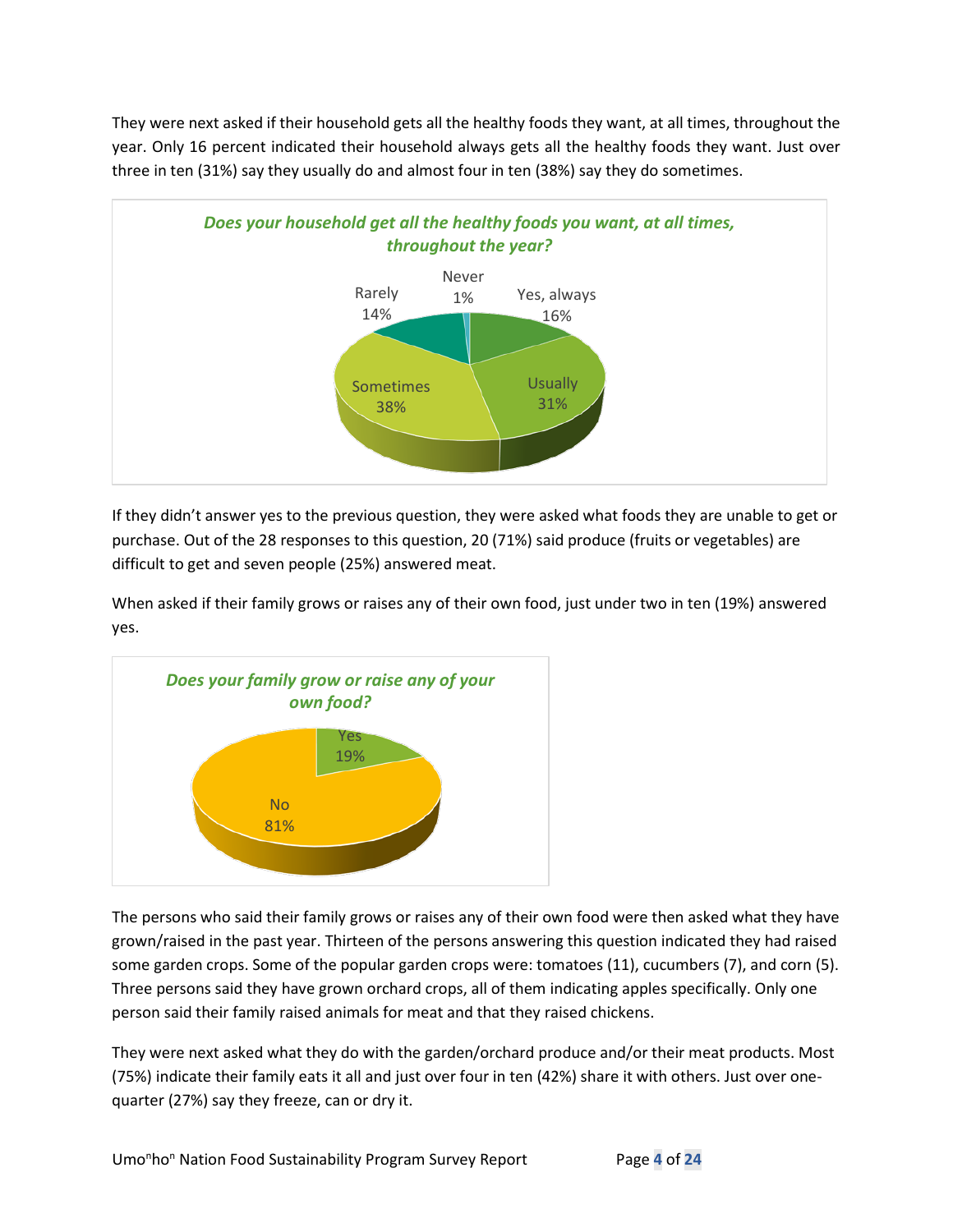

Most (82%) said they would like to learn more about growing or raising their own food. Of those answering yes, most are interested in learning the following: how to garden, gathering traditional foods and crop selection/crop planning.



Finally, they were asked if their family currently prepares food to sell to others (for example, fry bread or

Indian tacos). Just under three in ten (29%) indicate they do so.

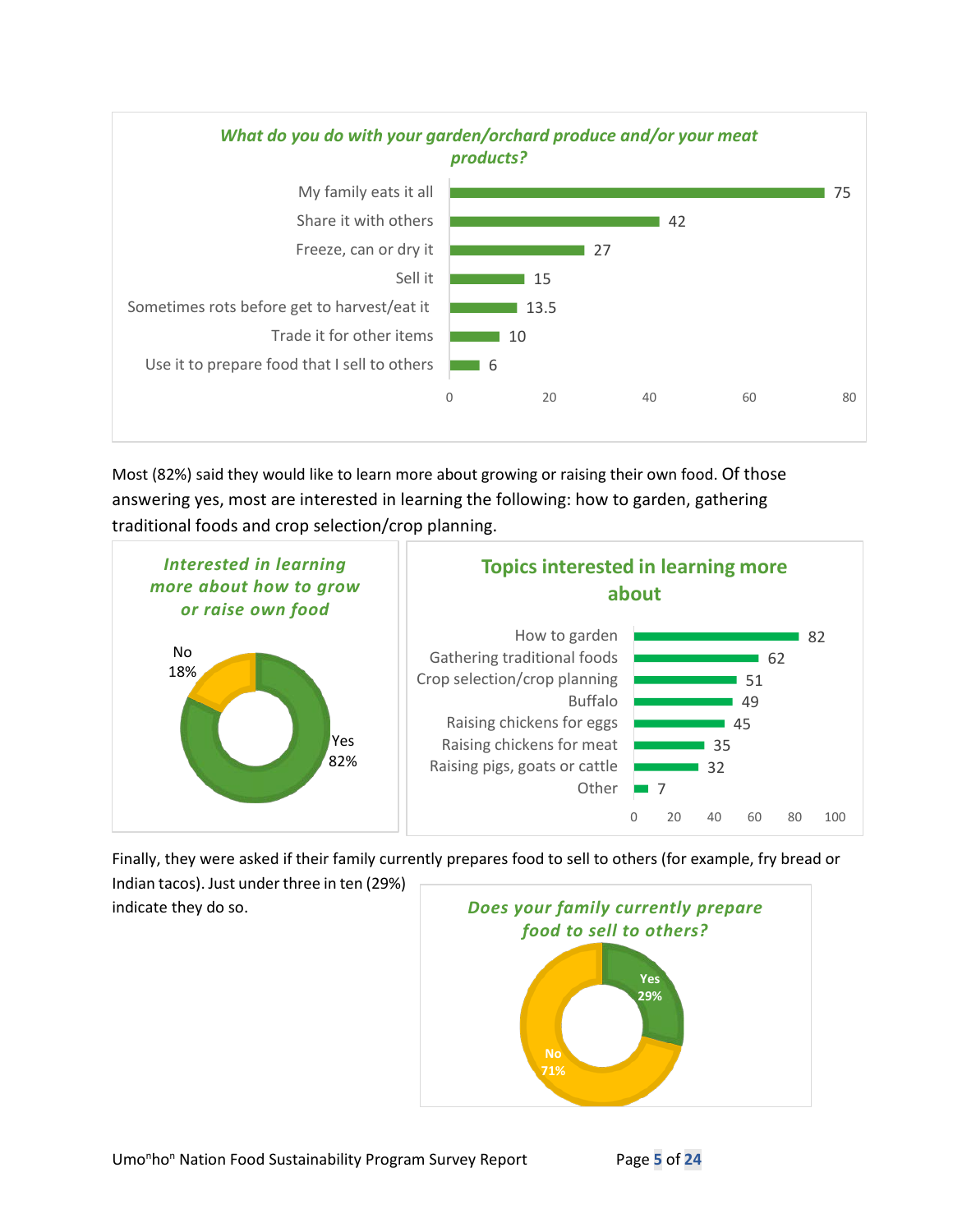# Food Resources

When asked how useful various items are, or would be, in improving their food resources, most rated all of the items listed as very useful. At least three-quarters said the following would be very useful: information in their native language (77%); information on nutrition and healthful eating and cooking (76%); information on how to identify, grow and gather traditional foods (75%); and access to transportation (75%).

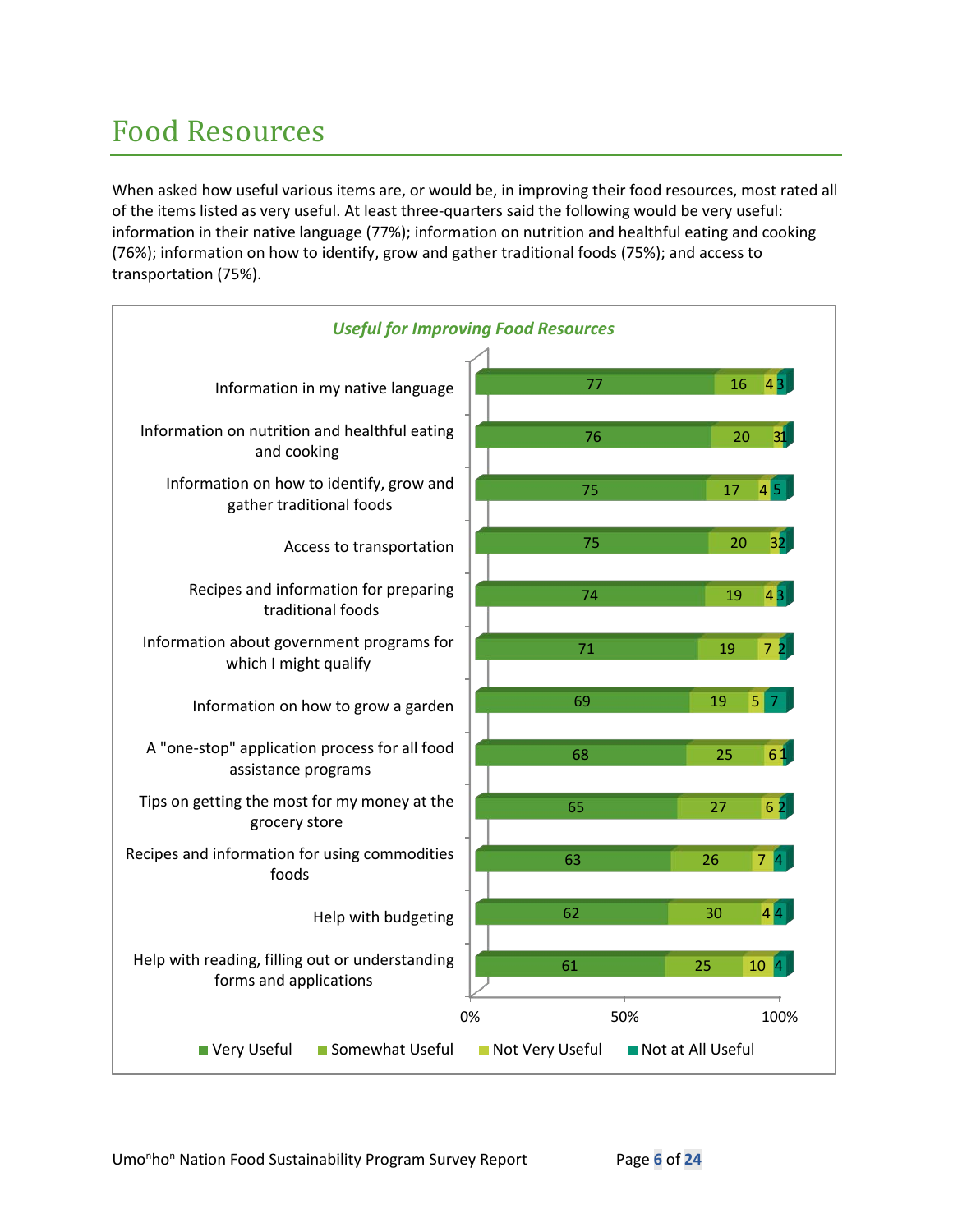# Indigenous Cooperatives



Respondents were given the following definition of an indigenous cooperative: An indigenous cooperative is an organization that weaves indigenous language and culture into its operations. Working together cooperatively and collaboratively through economic sharing of production and resource distribution, it is operated and managed by community members that join the cooperative. Examples of indigenous cooperatives around the country include grocery stores, farms, artist groups, etc. The Ukhikon-a (Helping one Another) Cooperative effort will be designed, organized and operated following the values and traditions central to the Omaha peoples.

They were then asked how familiar they are with indigenous cooperatives. Most aren't familiar with indigenous cooperatives, but are interested in learning more about them and almost one-half are interested in being part of one. Almost one-half (47%) are not at all familiar with indigenous cooperatives. Over eight in ten (84%) are interested in learning more about cooperatives and almost one-half (49%) are interested in being part of one.



### Health

Respondents were asked to rate the nutritional quality of their diet. Less than two in ten (17%) rate their diet as either excellent or very good. Approximately one-third each rate their diet as good (32%) and fair (33%).

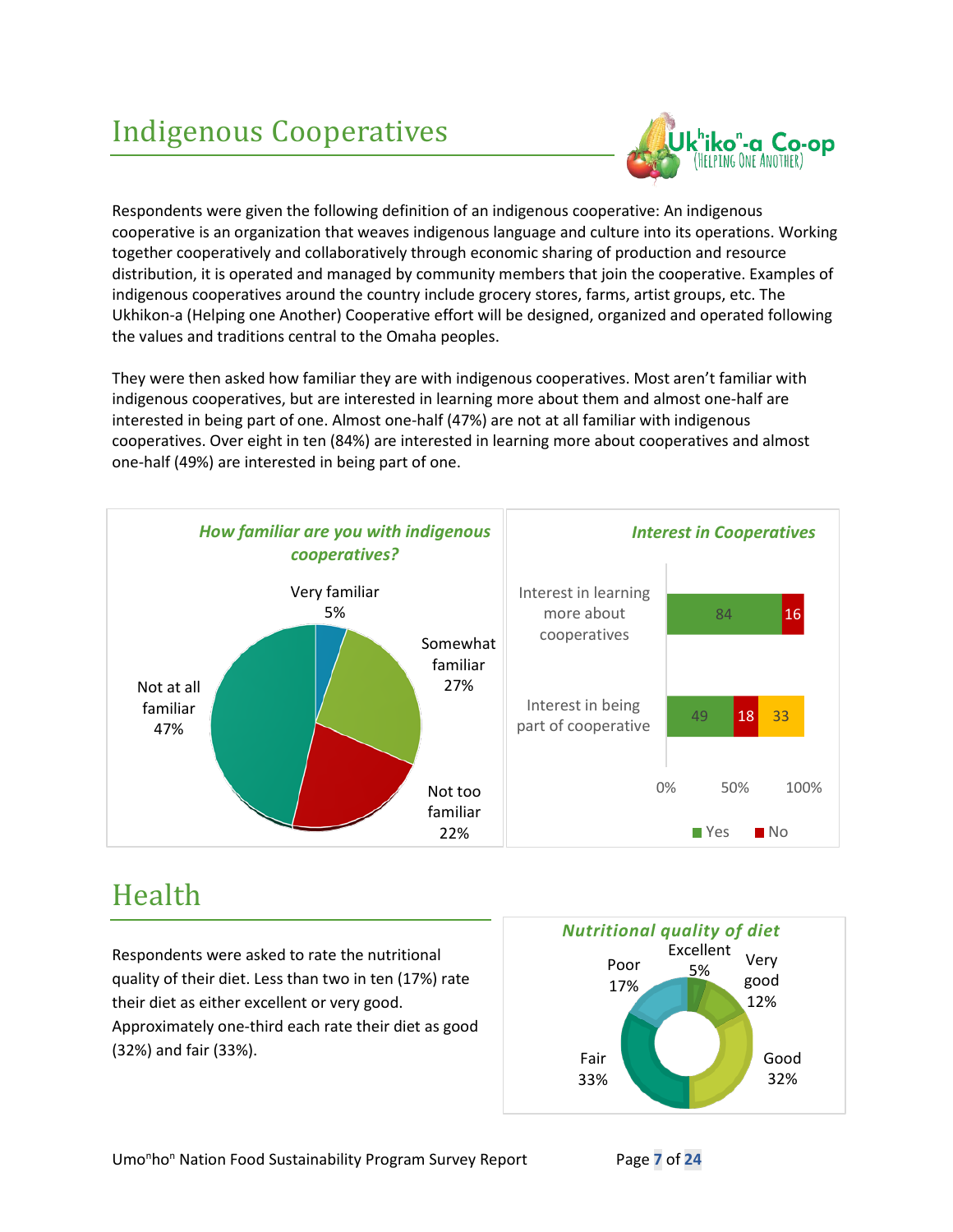When asked about their health in general, just over two in ten said it was either excellent or very good. Almost four in ten each rate their health as good or fair.

Just over four in ten respondents reported having diabetes (43.5%) and almost four in ten (38%) have high blood pressure. Onethird report being obese or overweight.





The respondents were next asked what information about diet and nutrition is available in their community. They were asked to list their three primary sources of information. Of the 68 persons answering this question, most (71%) cited community health sources (clinic or health professionals). Over four in ten said school was a top source of diet and nutrition information and over one-third (35%) answered school. Other sources mentioned included the Internet (including social media) (15%) and government programs (9%).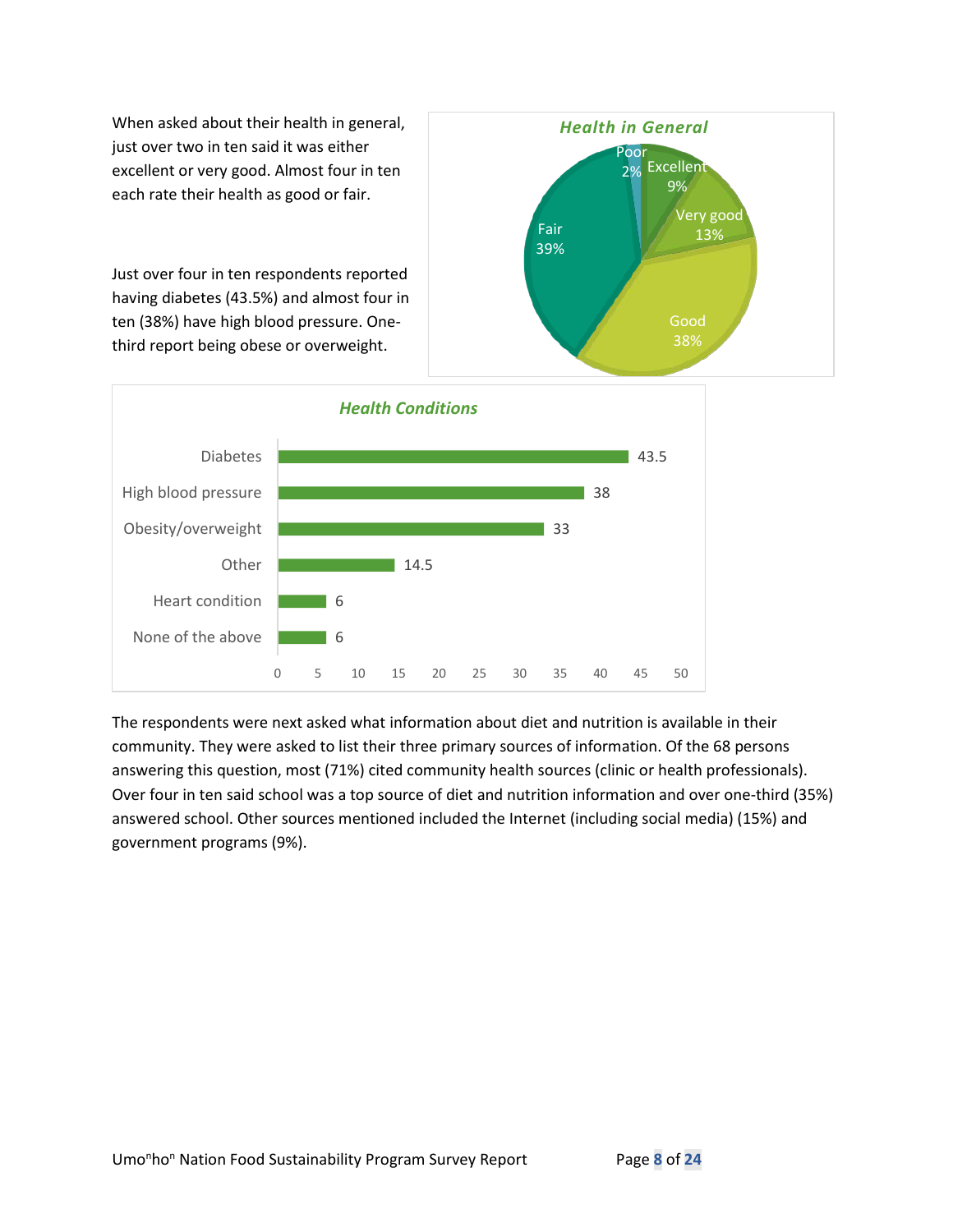# Traditional Foods

When asked if they or any people in their family are skilled in traditional farming, hunting and/or the collection and uses of traditional foods, just under one-quarter (24%) answered yes. Just over one-third (36%) said they know traditional Umo<sup>n</sup>ho<sup>n</sup> food practices.



They were next asked if they think people in their community are interested in traditional Umo<sup>n</sup>ho<sup>n</sup> food practices. If they answered no, they were asked why they think that is so. Most of the 65 responses to this question (78%) said they do think people are interested in traditional Umo<sup>n</sup>ho<sup>n</sup> food practices. The few that answered no gave reasons such as people are too lazy or young people are too dependent on technology. When asked why they think people are interested, one-half of the 64 responses (50%) mentioned to keep the culture and traditions. Other responses included: health benefits (12.5%), food sustainability (8%) and a willingness to learn new things (8%).

When asked for suggestions about how to get people interested in traditional Umo<sup>n</sup>ho<sup>n</sup> food practices, 53 responses were received. Some of the top responses included: community gatherings/meetings with food (30%), advertising or marketing (15%), incentives (11%), free classes (7.5%), and Internet or social media (7.5%). Just over one in ten (11%) said they had no suggestions and nine percent said they were unsure.

The most common traditional agriculture or food-related practices that continue to be used in the community today (out of 60 responses) included: gathering mushrooms (50%), corn soup (25%),

milkweed (17%), gardening or farming (8%), picking berries (8%), soups (8%), food gathering (5%), and food preparation (5%). When asked if they or any members of their family participate in these traditional agriculture or foodrelated practices, almost one-half (48.5%) answered yes.

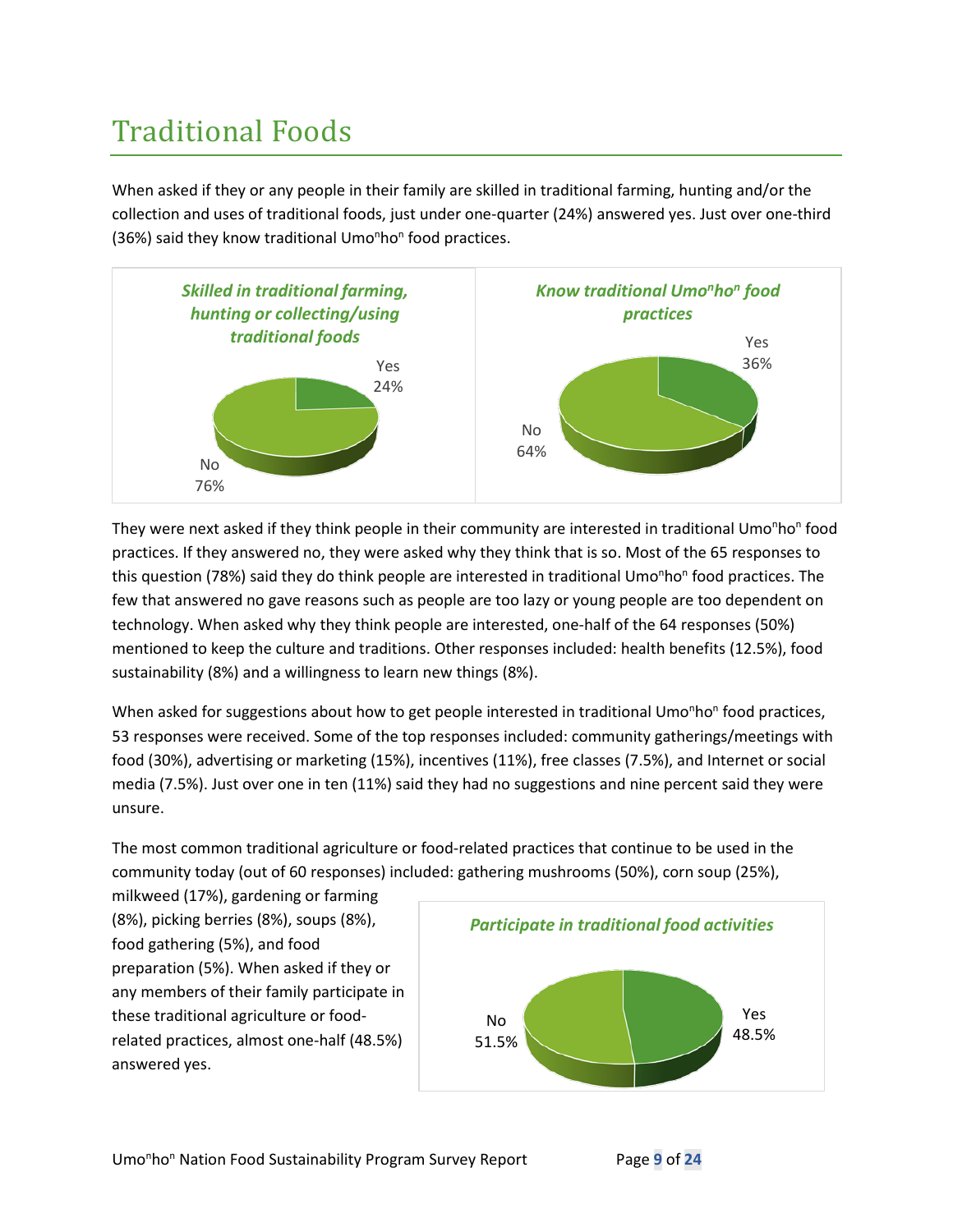Finally, they were asked how these skills are being passed on to others. Of the 65 responses received, the top categories included: verbally (41.5%), by showing or demonstrations (23%), by family (12%), they aren't being passed on (11%) and from the elders (5%).

### Demographics

The average age of respondents was 38. Almost one-quarter (23%) were age 25 or younger. Almost three in ten (28%) are between the ages of 26 and 35. Over three in ten (31%) are over the age of 45.

Six in ten respondents (60%) were female.

Almost all of the respondents (96%) were tribal members. Almost six in ten (57%) had a high school diploma or less education. Two in



ten (20%) had at least an associates degree. Just over one-half (50.5%) were currently employed. Almost two-thirds (65%) had household incomes less than \$30,000 while 17 percent had household incomes of \$50,000 or more.

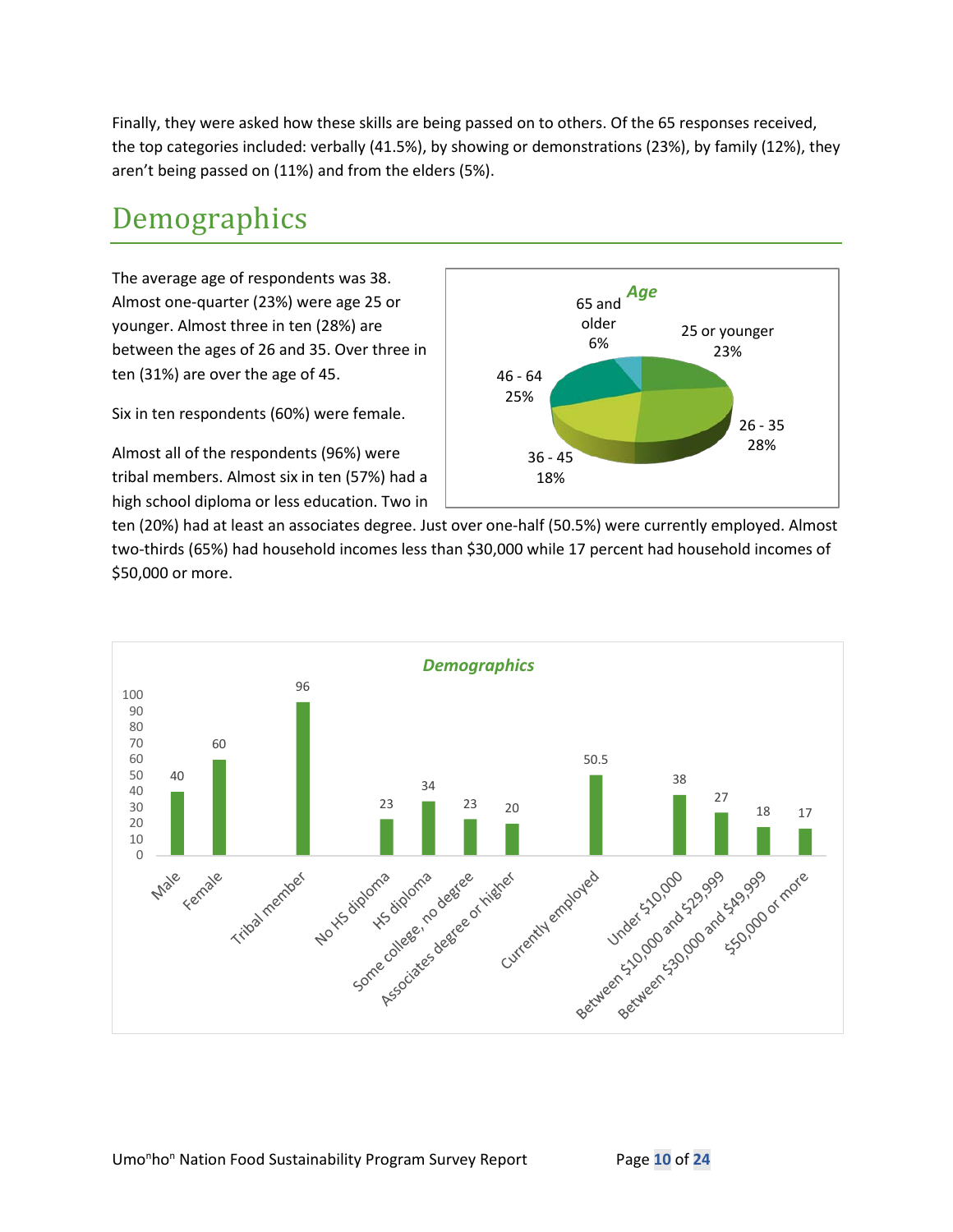# Appendix Table 1. Open-Ended Responses

### **Q5. If not, what are those foods that you are unable to get or purchase and why are they difficult for you to get?**

Cheap prices located in cities, no vehicle sometimes. Fresh Produce local store runs out or goes bad. Fresh produce - no vehicle Avocados, watermelon Fresh vegetables, fresh fruits, meats. No car. Fruits and veggies are never available. Everyone wants money and sometimes I don't have enough to pay for my ride. Fresh fruits, vegetables, lean meats, poultry, whole grains Produce, spoils fast. Sometime healthy food is hard to get. Veggies Fruits No fresh produce they don't stock enough meat and produce. Lack of transportation Meat, milk, bread, eggs Meat and vegetables Pineapples Nothing N/A Fresh vegetables and fruits. Most vegetables locally are unavailable. Must drive 15 plus miles for variety. Fresh fruit and vegetables (out of season) or cost is too high. Fresh Vegetables Meat and fruits, usually too expensive. Availability Meat, Fruits, veggies, etc. Vegetables

### **Q7. If yes, what have you grown/raised in the past year?**

*Garden crops:* Tomatoes, cucumbers, watermelon, onions, strawberries Tomatoes Corn Corn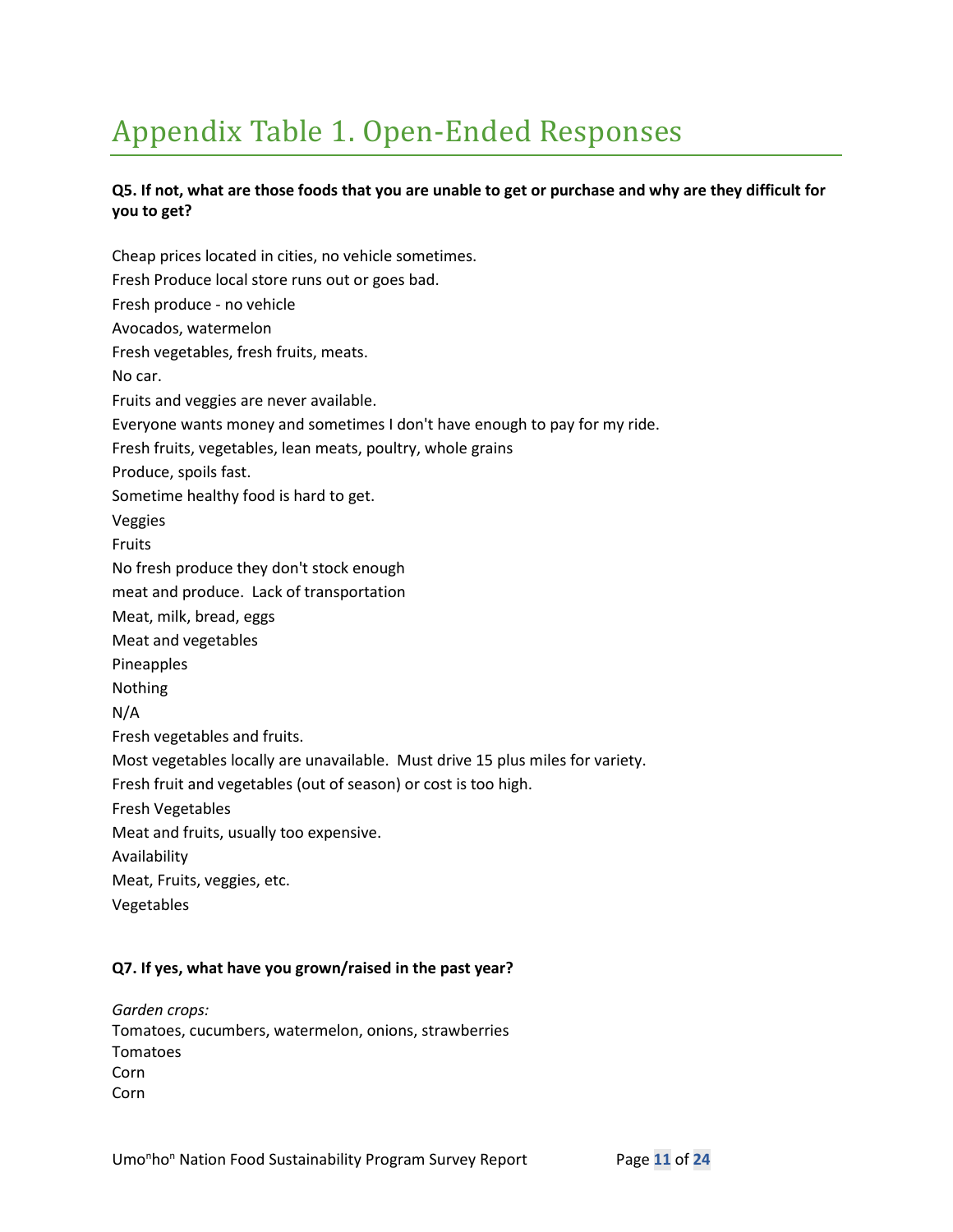cucumbers, tomatoes, lettuce, radish, pumpkins, corn Cucumbers, tomatoes Cucumbers, tomatoes, beans Tomatoes, cucumbers, onions Tomatoes, corn, squash, peppers, herbs, rhubarb Tomatoes, peppers, corn, potatoes, onions. Tomato, corn, zuchini, peppers. Tomatoes, Watermelon, Cakes Tomato, cucumber, berry

*Orchard crops:* Apples Strawberries, Applies Corn, Apples

*Animals for meat:* Chickens

*Eggs/Dairy:* Previously had chickens and geese would like chickens

**Q19. What information about diet and nutrition is available in your community? Please list your three primary sources of information (school, family member, nutritionist, etc.).**

Family experiences. CHR Family Local Clinic; Family comm. shops IHS in Winnebago Health Center Family visits to hospital Nurses Family; School; Clinical Setting Family Hospital Health Center Family Members; Nutrionist; Farmers Market CTC; School Social Media; Family Members Carl T Curtis; School; Internet School; WIC; Health Center Nutritionists; Wellness Center; Social Media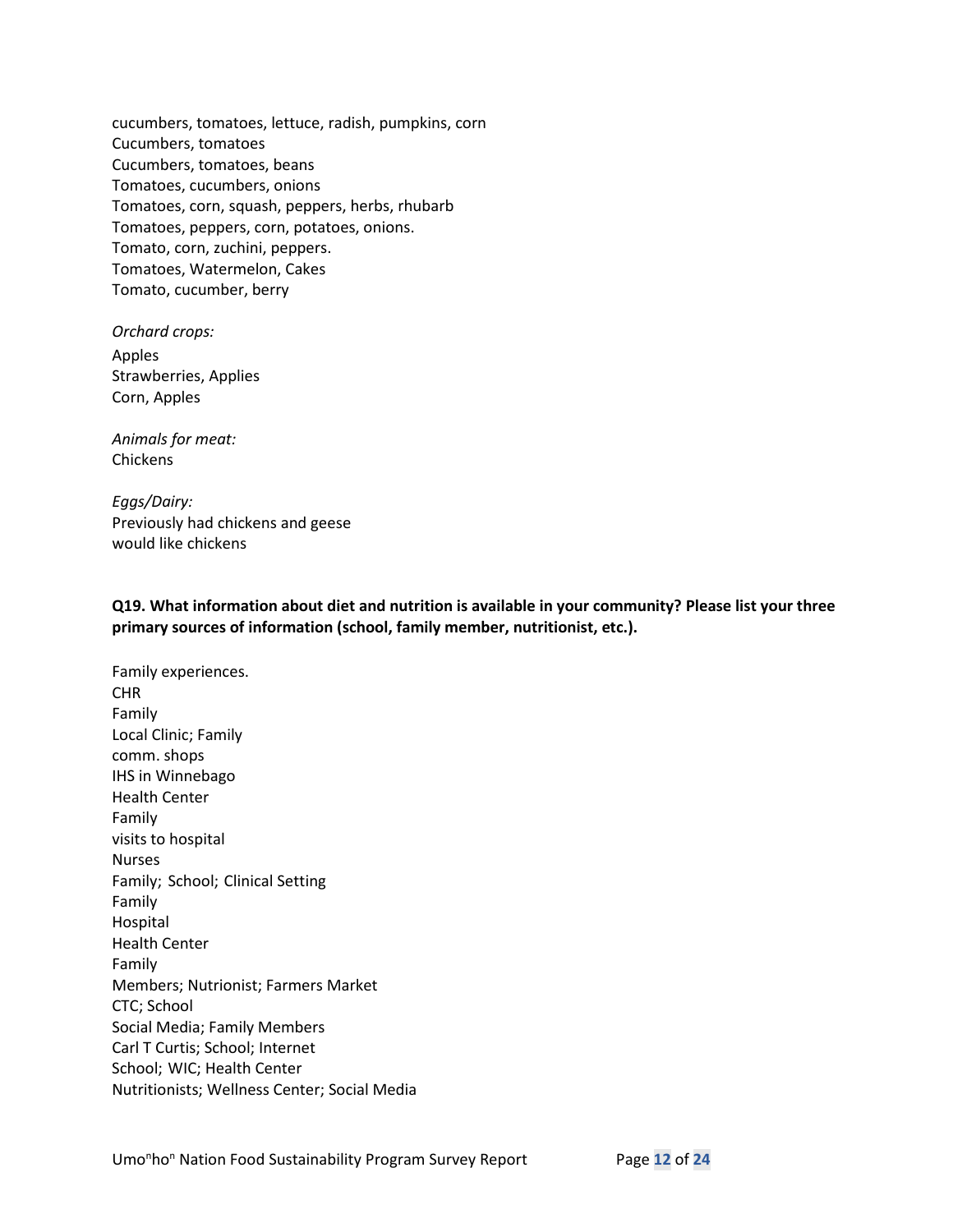FDPIR Tribal Programs; School; Online Carl T. Education; Wellness 4 Hills of Life; Omaha Nation Public School Nutritionist at the health center once a month School; W.I.C.; Health Center School; Health Center; WIT C Nutritionist at local clinic; Nutritionist at the WIC program Carl T. Curtis Work; Family; Friends School; Carl T; Family School; Family Member; Doctor School School; Family; Nutritionist Family School Websites; google; doctors Internet; Family; School Dad; Doctor; School School; Family; Doctor Nurse; Nutritionist School; Clinic; WIC My wife; School nurse; Google Nutritionist; Doctor; Health Center School; CTCHC; Wellness Center Carl To Curtiss; Wellness Center; School Internet; Friends; Family School; Nutritionist; Books Internet School; Store; Family Wellness Center Health Center Nutritionist; Family Member; School Nutritionist Family; Friends; Doctors Vegetables; Fruit Home; School; Community Dietician Omaha Nation Public School School; Wellness center; Family members Nutritionist; Teachers; School School; Family member **CTCHE** Wellness programs; Dietician; Pampered Chef Carl T. Curtis - when available Carl T. Curtis Health Center; Nebraska Indian Community College Carl T Internet; Family; Tribal Programs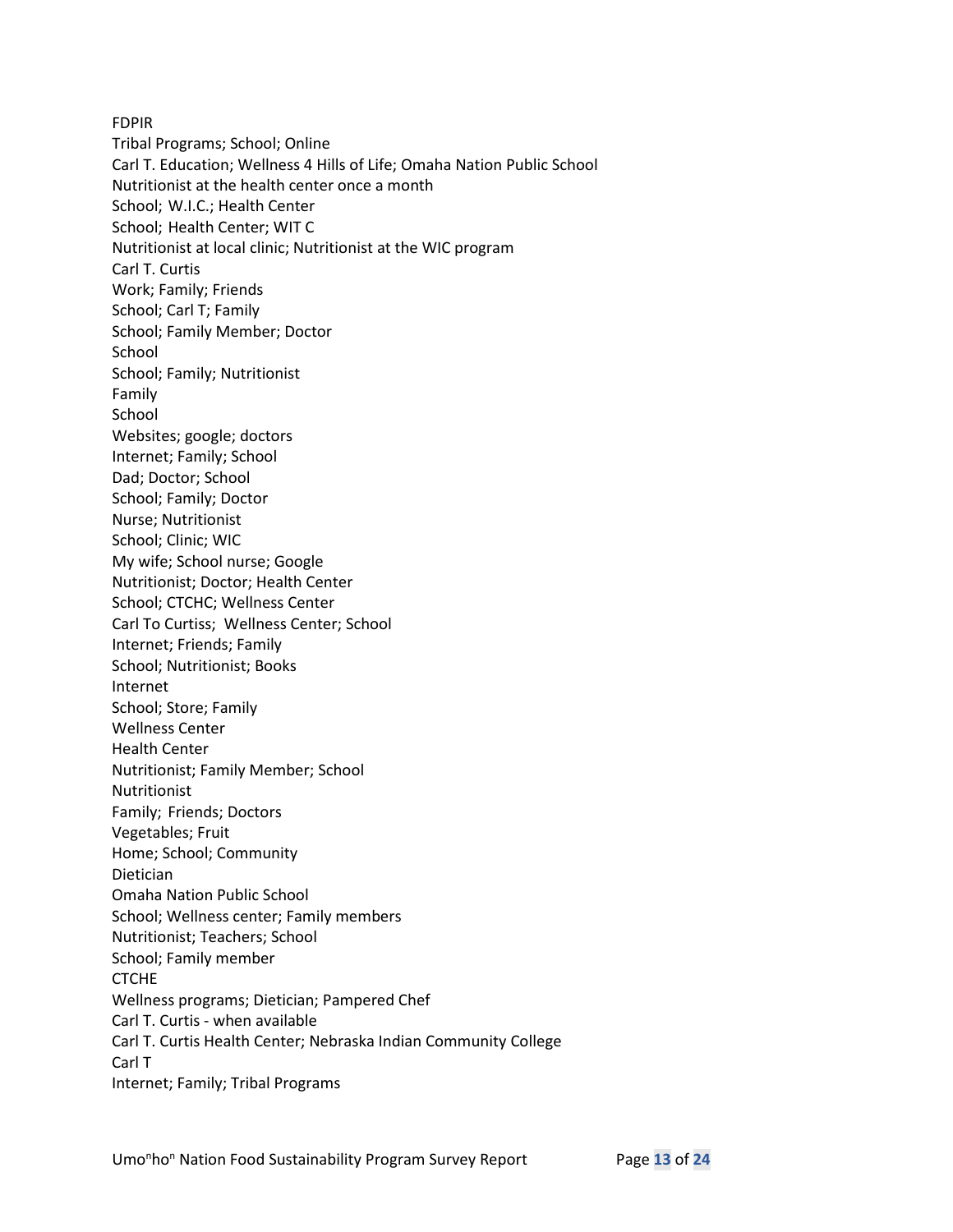**Q22. Do you think that people in your community are interested in traditional Umo<sup>n</sup>ho<sup>n</sup> food practices? If not, why do you think this is so?**

| Definitely.                                                                               |
|-------------------------------------------------------------------------------------------|
| Yes                                                                                       |
| Yes.                                                                                      |
| Yes.                                                                                      |
| Some                                                                                      |
| Yes.                                                                                      |
| Yes                                                                                       |
| Yes                                                                                       |
| Yes                                                                                       |
| Few                                                                                       |
| Yeah                                                                                      |
| Sure                                                                                      |
| Some                                                                                      |
| Yes                                                                                       |
| Yes.                                                                                      |
| Yes                                                                                       |
| Yes.                                                                                      |
| Yes, just need to be taught.                                                              |
| I really think it would be relevant for our community.                                    |
| Yes.                                                                                      |
| Yes.                                                                                      |
| Yes                                                                                       |
| Yes, I think people are interested because it's their heritage and want to eat healthier. |
| Because it needs to be handed down generations after generations.                         |
| I hope so.                                                                                |
| never learned.                                                                            |
| It would be some thing good to know and learn about.                                      |
| Yes.                                                                                      |
| Yes.                                                                                      |
| Yes                                                                                       |
| Yes                                                                                       |
| Yes                                                                                       |
| Yes.                                                                                      |
| yes                                                                                       |
| Yes                                                                                       |
| Learn to grow own food.                                                                   |
| Yes.                                                                                      |
| Yes.                                                                                      |
| Yes                                                                                       |
| Yup.                                                                                      |
| Yes.                                                                                      |
| Yes                                                                                       |
| Yes they are.                                                                             |
|                                                                                           |
| Younger generation is to dependent on technology.                                         |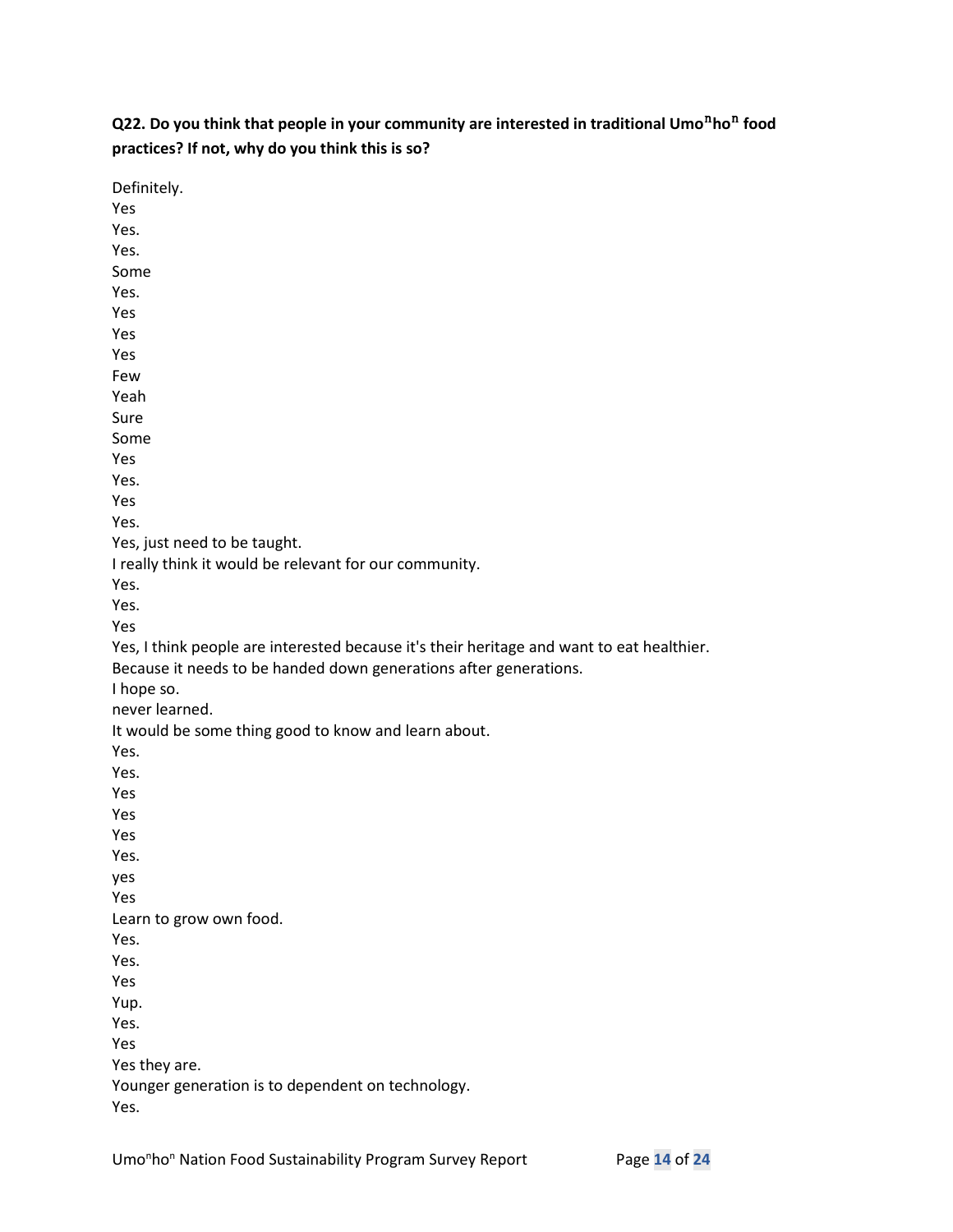Yes, to eat healthy Ii don't think people are very interested. Yes. Nothing goes on for families after 4:30 or on weekends. Yes. Not sure, some people don't care for stuff like this. No, I feel like they're too lazy Yes Yes Yes Yes. We need to be carrying on our practices. Yes. Some don't know how to prepare it. Yes. Yes Not so much. Yes. Would be Yes Yes. Yes. No

### **Q23. If yes, please explain why you think people are interested.**

Central principle. Common Education Culture relevant Way of Life. Identify Way of LIfe More Food **Traditions** Family Practice Family Tribal ID **Culture Culture** Way of life. Just because it could be offered. Because it is our nature. Yes. Because of the high rate of high blood pressure, diabetes and cancer. Bring back old ways. We're always willing to learn different things. We are losing our traditional ways. We need to get it back. Government may collapse or might have infrastructure problems. To learn Umonhon way We don't have any skilled Omahans that are willing to share their knowledge. You can't live without eating so they better care.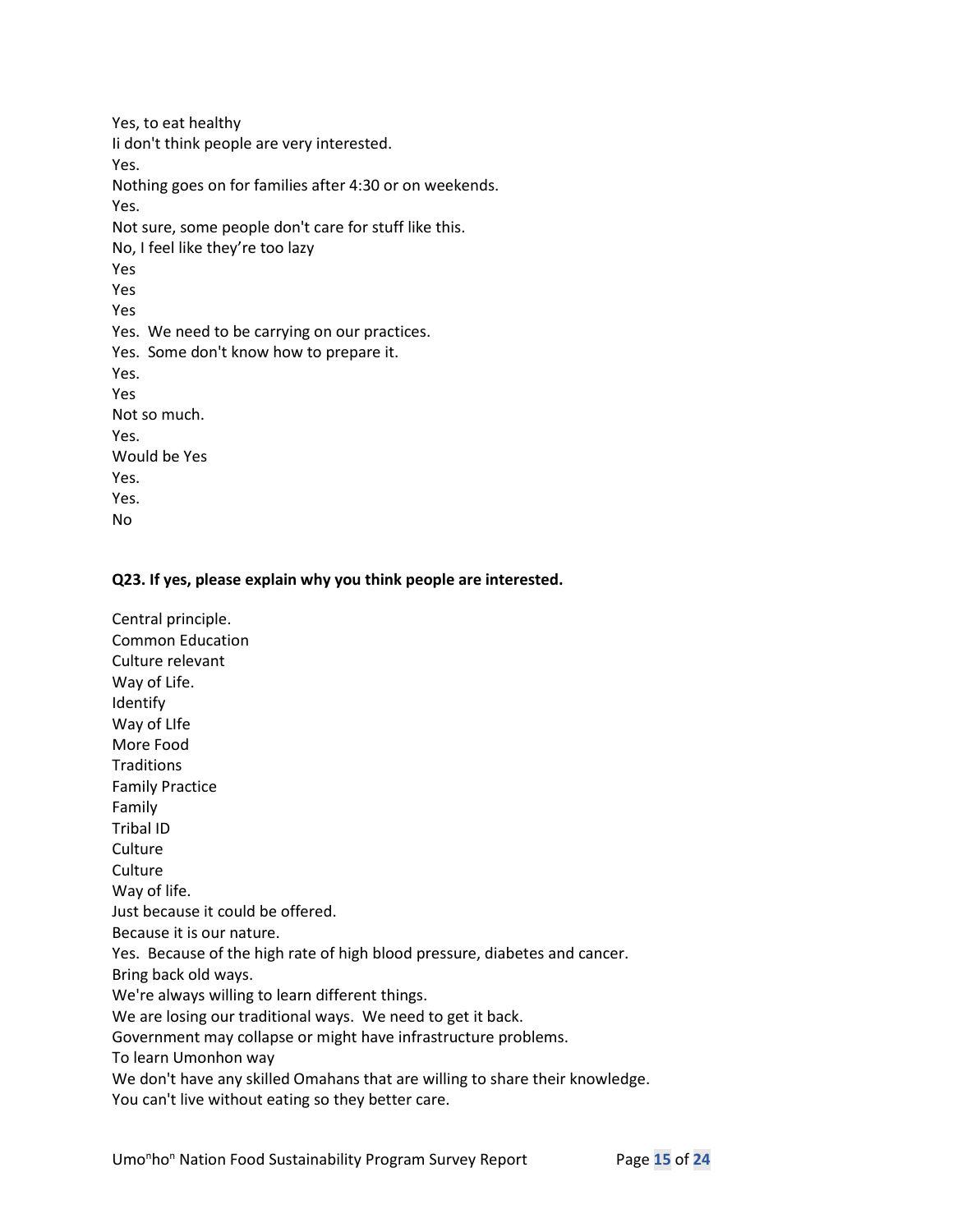For a long healthy life. To help combat some of the health epidemics in our community and also to keep the traditional foods going for our future generations. Tradition is fading away. To carry on traditions. People want to keep ties with transitional Umonhon practices. Food sustainability, tradition New skills I think people would be curious to learn their culture. They just grow up with it. Better health Something to do. We need to teach ourselves how to farm. Health Benefits To keep traditions alive. With this pandemic, we've grown and become familiar with food sustainability. Part of our culture. School Garden Good idea to learn and teach our younger generation Many went to return to traditions in their home, and be able to help when needed. Elders It would be nice to know. Yes, they want to learn their people's ways. Because food is very scarce in our local store outside of the reservation and highly expensive. To eat healthy To learn. Everything Takes Tine How we cook at doings, how thru out share. I know some people that want to eat healthy To be traditional Planting I think people want to find out more about their own traditional food They want to learn. To maintain our culture. Culture and Customs need to continue. Maybe for better health. To learn something different. Interested but need to be motivated. Everything about our tribe. Hunting

### **Q24. Do you have suggestions about how to get people interested? If yes, what are they?**

Some kind of reward. Access to Food Food Feedings.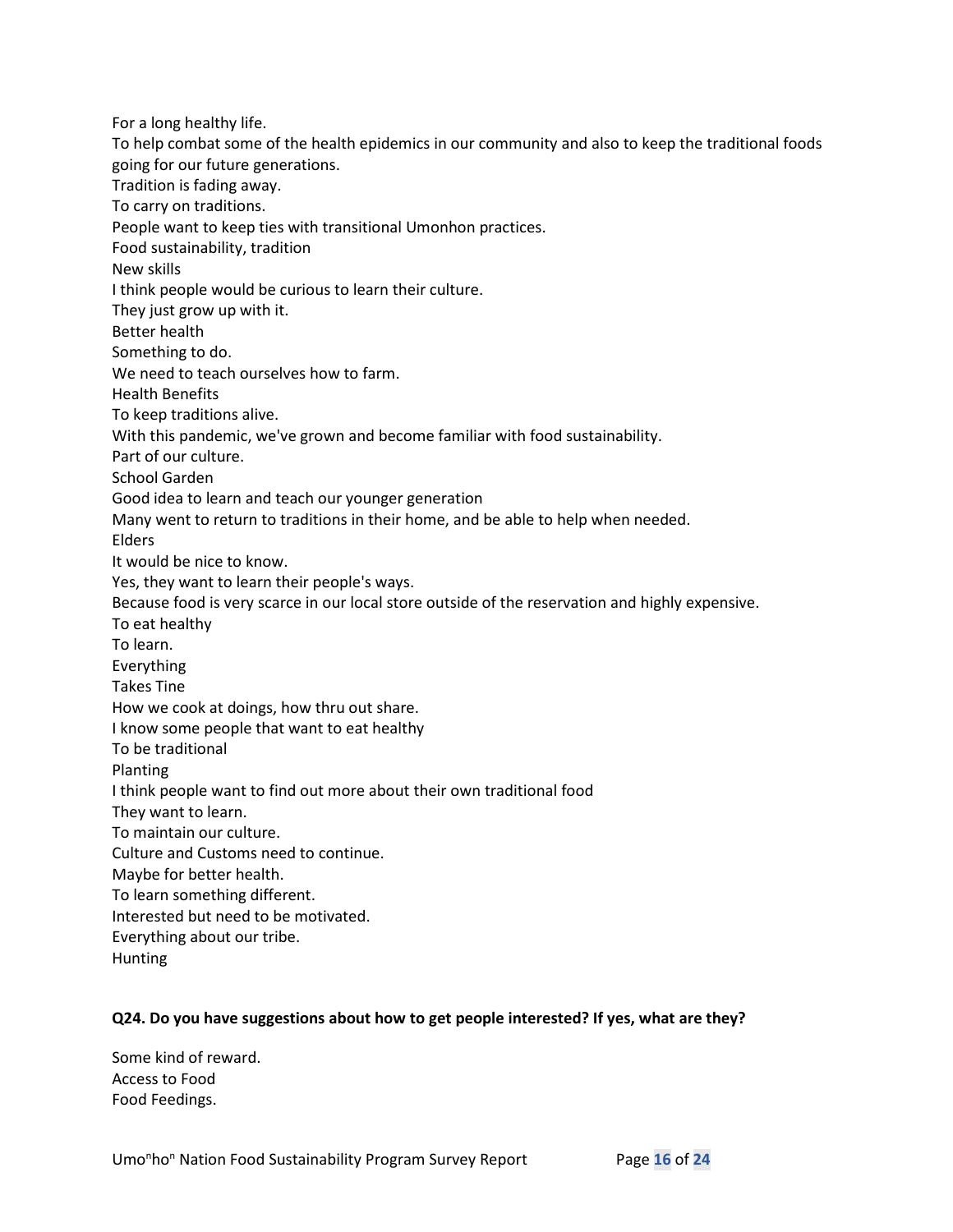Incentives Social Events Not sure No Hold Free Class **Functions** No Tribal activities Feast and invite No. Giveaways or door prizes Every tribal member needs to be educated on effect of pop, junk food and other foods that impact diabetes, high blood pressure, cancer. Advertise. FB, messenger Offer free classes Community meetings with raffle (ha) Show them information and get what they like. Community feed and share what the benefits of traditional foods offer our Tribe. Put up sign. Well this is a good start. Social media. You have to give something for people to attend. Flyers, demonstrations, etc. No. Tell them Just bring more attention in the community. No. Signs More community gathering and information. Webinars, advertise on social media. Have little fairs. Classes - live videos provide materials. Yes, door to door Growing Betterhealth Don't know. Word of mouth Having gatherings in our town. To try to hold events Advertisement and events Idk In this community, it tends to need incentives. Perhaps tie it to WIC and TANF/GA Yes, have a community meeting. Offer a tour (in person or virtual) of a food cooperative so we can learn. None at this time. Not sure. Unsure.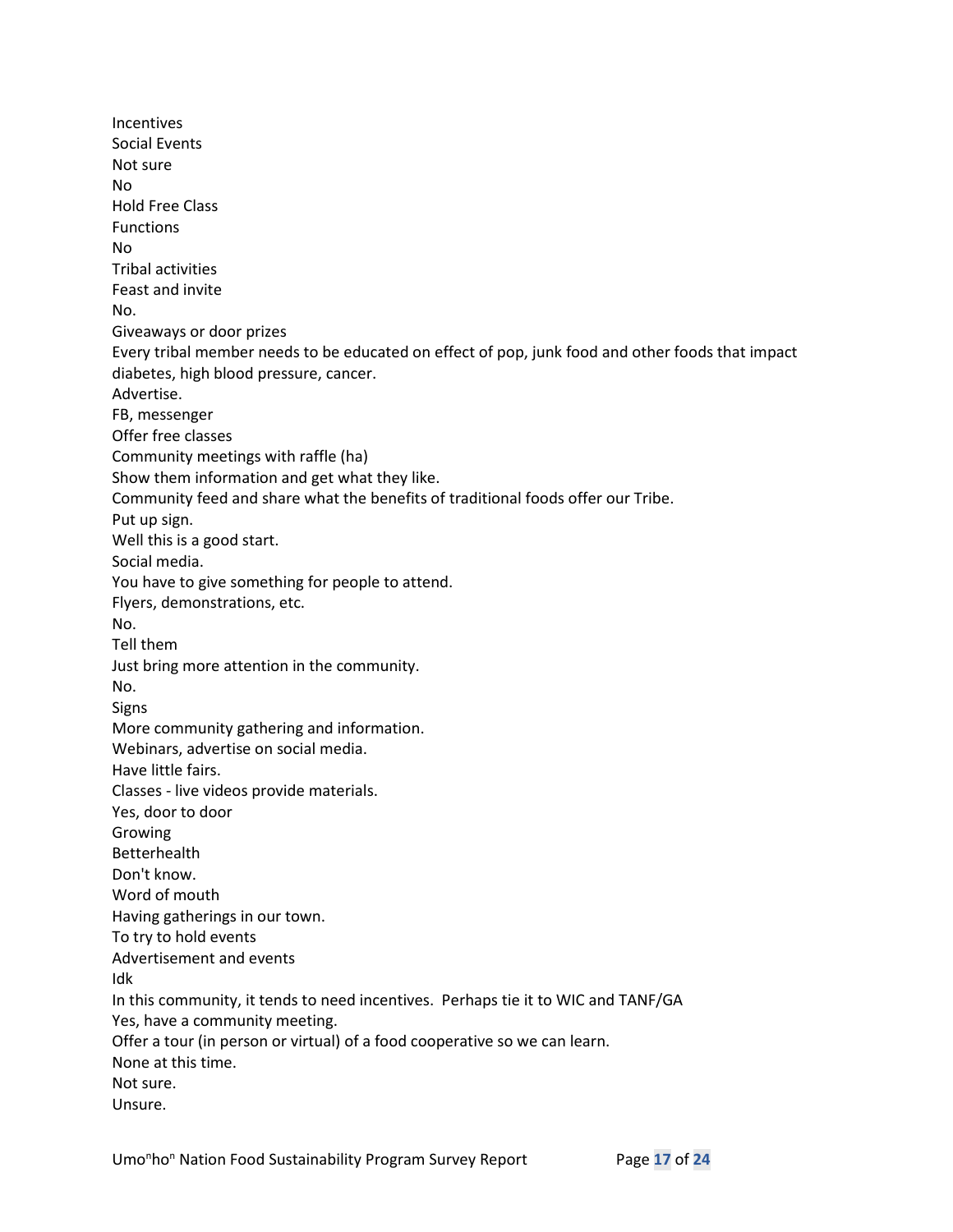By example Internet, phones Food

**Q25. What traditional agriculture or food-related practices continue to be used in your community today (for example, gathering mushrooms, corn soup, milkweed soup)? Please describe:**

unsure. Mushroom picking Food gatherings. Food Prep Unique peprationof meals No. Unsure Gathering Foods Picking Gathering information, Milkweed soup **Gathering** All the above Very few know when the seasons are, etc. Mushroom hunting Bear root for healing. Gathering mushrooms, milkweed, plums, apples Gathering mushrooms. Frybread. Very few are taught to our younger generations. Indian corn mush Picking wild raspberrys Wild moral mushrooms, corn mush, corn soup, berry picking. All the above. Mushroom hunting. Corn Soup Gather mushrooms corn soup Mushrooms Mushroom hunting I can make soups Cooking Soup soups Our elders teach us to cook. Mushrooms Gardens, mushroom hunting, deer meat. Tribal Farm mushrooms, corn soup, soups. Gathering mushrooms. mushroom gathering Corn soup Milkweed, tomatoes, cucumbers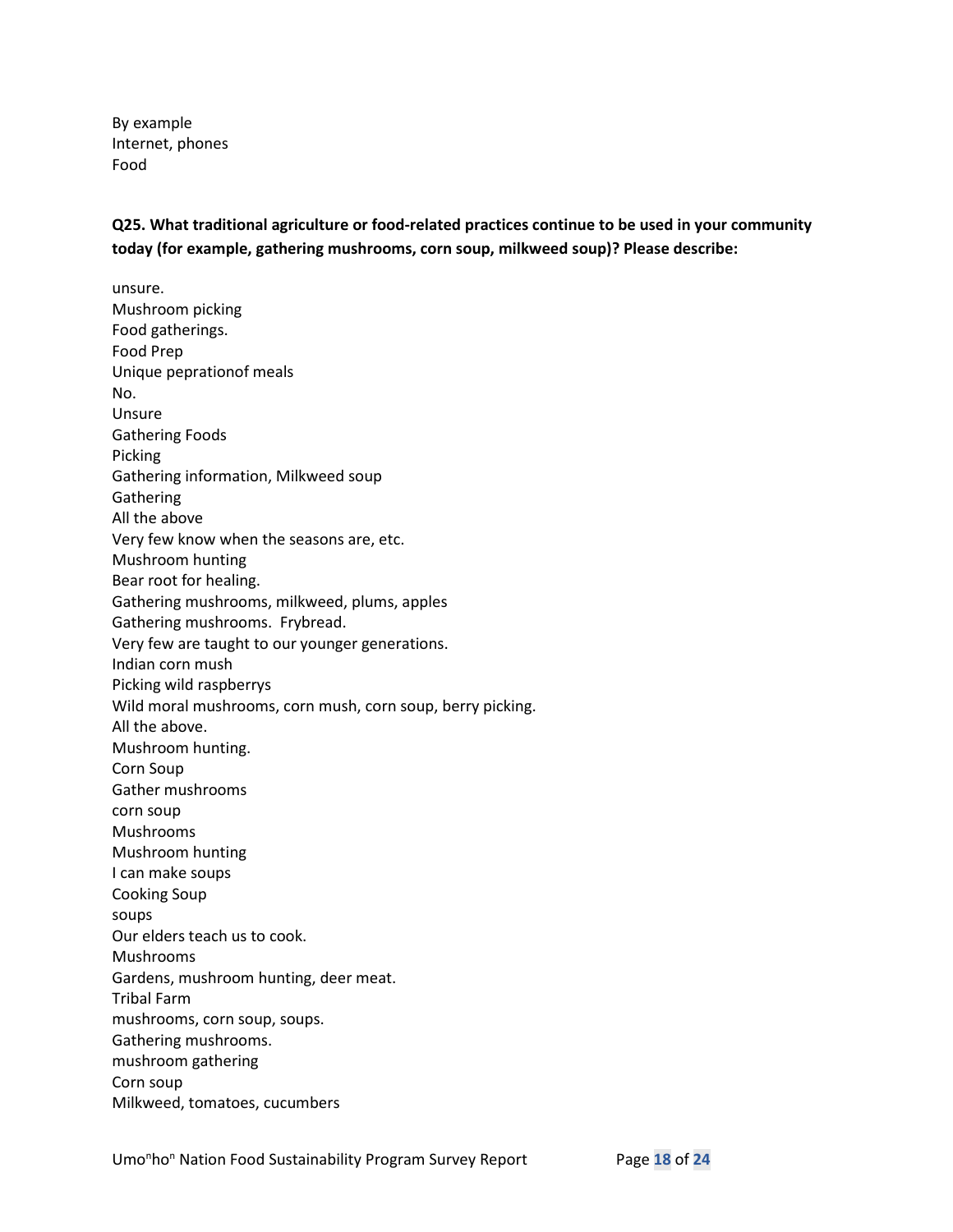Mushroom hunting Soup Mushrooms. mushrooms All above. Mushrooms Mushroom, milkweed soup, corn soup Corn soup We make plenty of healthy soup Gathering mushrooms The gathering of mushrooms and the practice of making frybread My family gathers mushrooms and milkweed. They also give to other elders. Mushrooms, corn preparation. Mushrooms, milkweed, growing corn, beans, squash. Mushrooms, Gooseberries, Sage picking - understanding the significance of how to pick. Our people used to pick wild strawberries, plums and raspberries. All the above. Fishing, Hunting and Gardening Not Much Gathering Mushrooms

### **Q27. How are these skills being passed on to others?**

School Word of Mouth Not Verbal. Some. Oral Tradition Family Oral Transfer Sharing information Words Oral Oral Relatives of the members. They are not. Family members Preparing food for feasts. Showing them what is good. Include the younger ones By example, actually doing things. 20 years ago we had our elders. Prepare traditional foods and show how to butcher our four legged animals. The younger generations lost interest because of fast food restaurants. Take them to do the thinks and tell then what was told to you as a kid. Learned from older people.

Tell them about what was told to you and share everything that was passed down to you.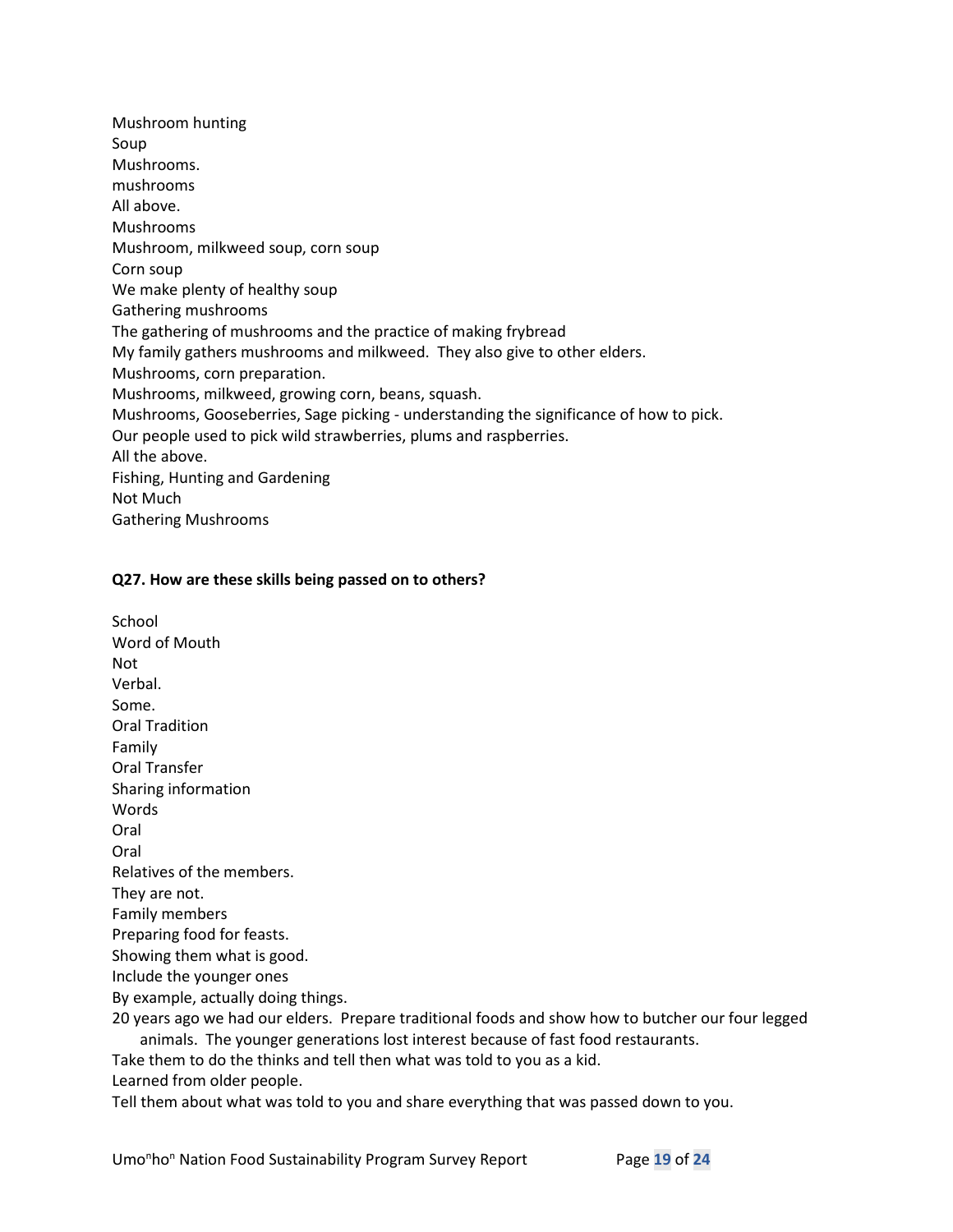We take our children out hunting / gathering with us and we involve them when preparing. Just from our own teachings. Outdoor classrooms. Through ceremony Telling them **Talking** Practice on teaching. Just experience for themselves. Through experience. Family **Teachings** Family Through the elders. Role modeling No Yes. Participation Teaching. **Tradition** By sharing with people how to do it. Talking Their not and need to be taught. Teaching By family By hearing others talk about it. They are not. From talking to kids. Elders Teaching the community and showing. By teaching Somewhat By teachers By teaching I learned from my parents. From my mother. We great a garden last year and the kids participated in planting, weeding, watering and harvesting. Oral and example. Many have been forgotten due to the traditional foods have been destroyed by area farmers (insecticides). Teaching as time goes on. Very Little Verbal N/A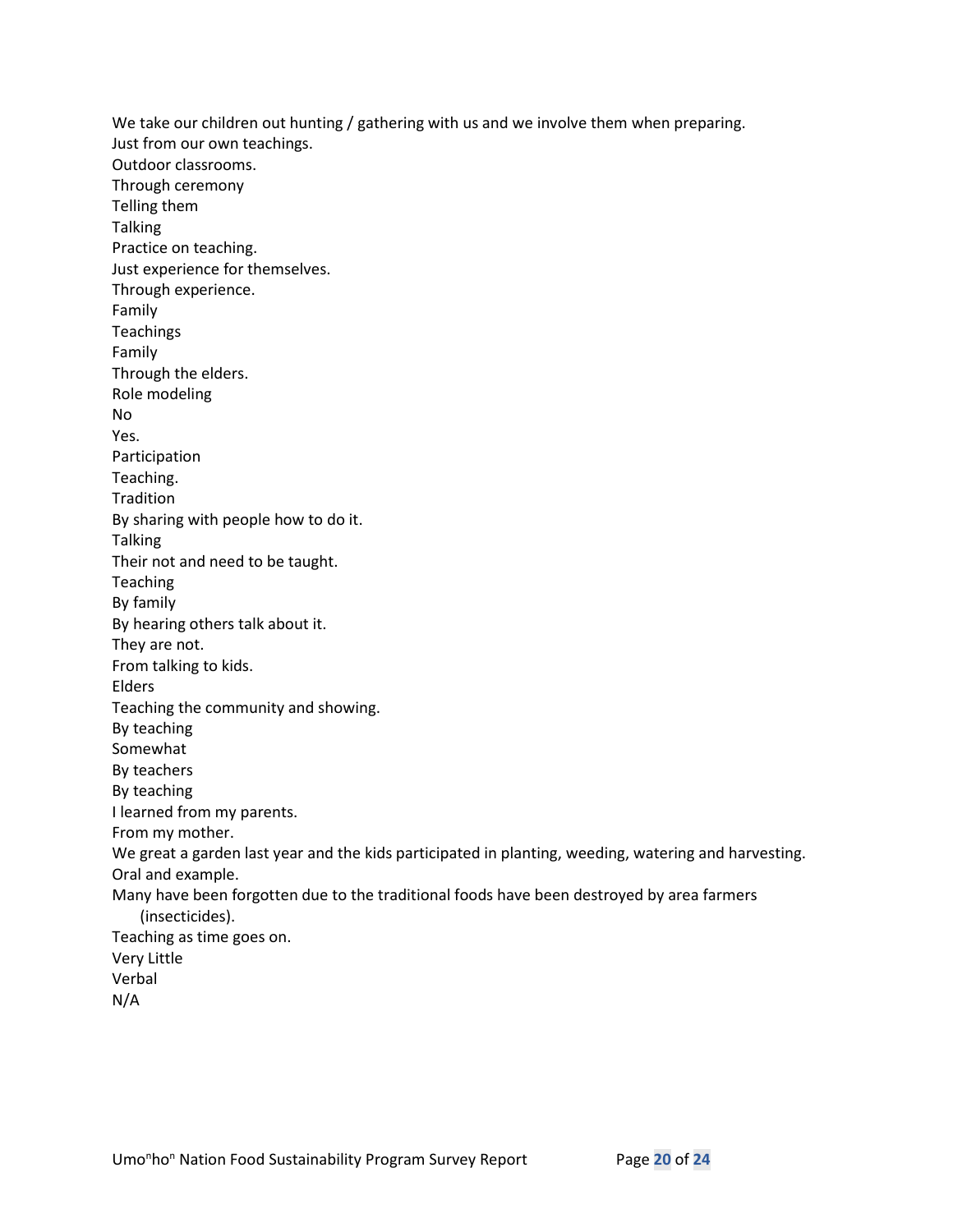### **Q28. If you could share anything about food and hunger issues in your community, what would they be?**

Proper nutrition How to apply for SNAP Nutrition related to diabetes! Healthy Foods. Defects of foods. Obesity awareness, diabetes, heart conditions Hungry Proper Nutition Hunger Hungry Hungry malnutrition issues **Nutrition** Family - friends They didn't spend their EBT the best they could. We need more food. Food is processed and if we boil or bake more, it would make our diet more healthier. What to pick that you can make out of nature. make commodities more accessible The need for an active tribal farm. Kids not eating enough they go to school hungry. I work in EMS and I see our children going hungry everyday and night due to alcohol and drugs. Plant a garden. Short supply on food. You don't have a job. Better have some kind of talent to get money for your family. Not only is food scarce due to the poverty rate but healthy food choices are even more scarce. Many families depend on government assistance programs such as commodities, snap and free school lunches to get by. Families are going hungry because no access to food bank. Issues are prevalent, food sustainability program may positively impact hunger issues on the reservation. How to eat properly To eat healthy There's not enough information about how unhealthy some foods are Poor nutrition Not enough produce No veggies There are not enough healthy foods. Need more access Poverty Teach families to donate food and feeds for children and elders. Good goes to waste because of lack of preparation, storage, recipes. There are not enough good optoins. To respect the food That we need a grocery store to preserve and snap they need to be taught.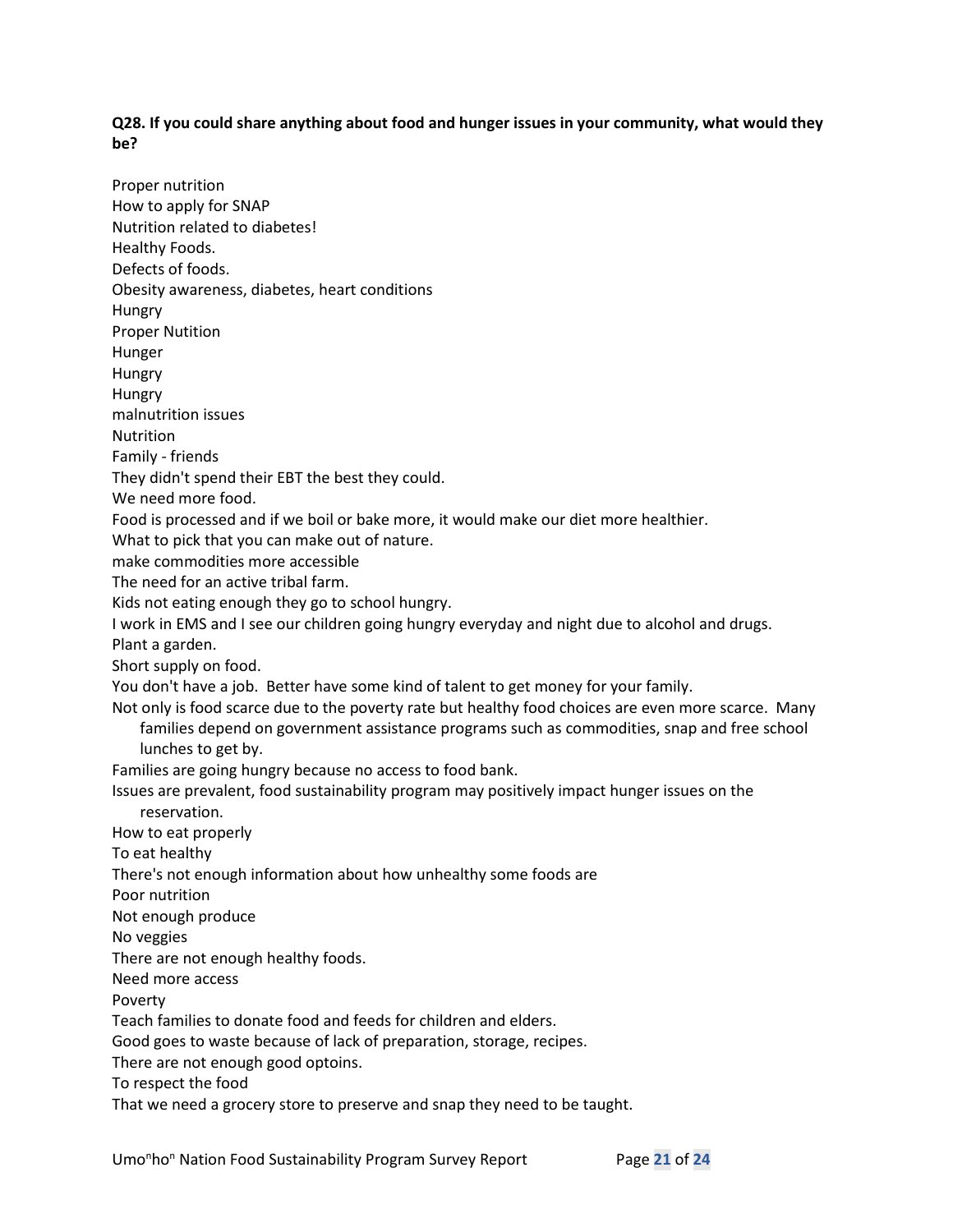Start a food pantry Sharing Go out and look Diabetes By asking what people like to eat. Healthy foods. Food Drives On how to watch what you eat Too much junk food I'm the community There are not enough healthy food options Need to move away from junk food. Parching corn. There is a lot of interest in growing gardens at having chickens, etc., but we took the tools. Seeds are expesnive. Young need to learn how to cook and eat a healthy diet. Food is becoming more expensive. Open a grocery store. Teach, Better Choices Learn all you can now More Food.